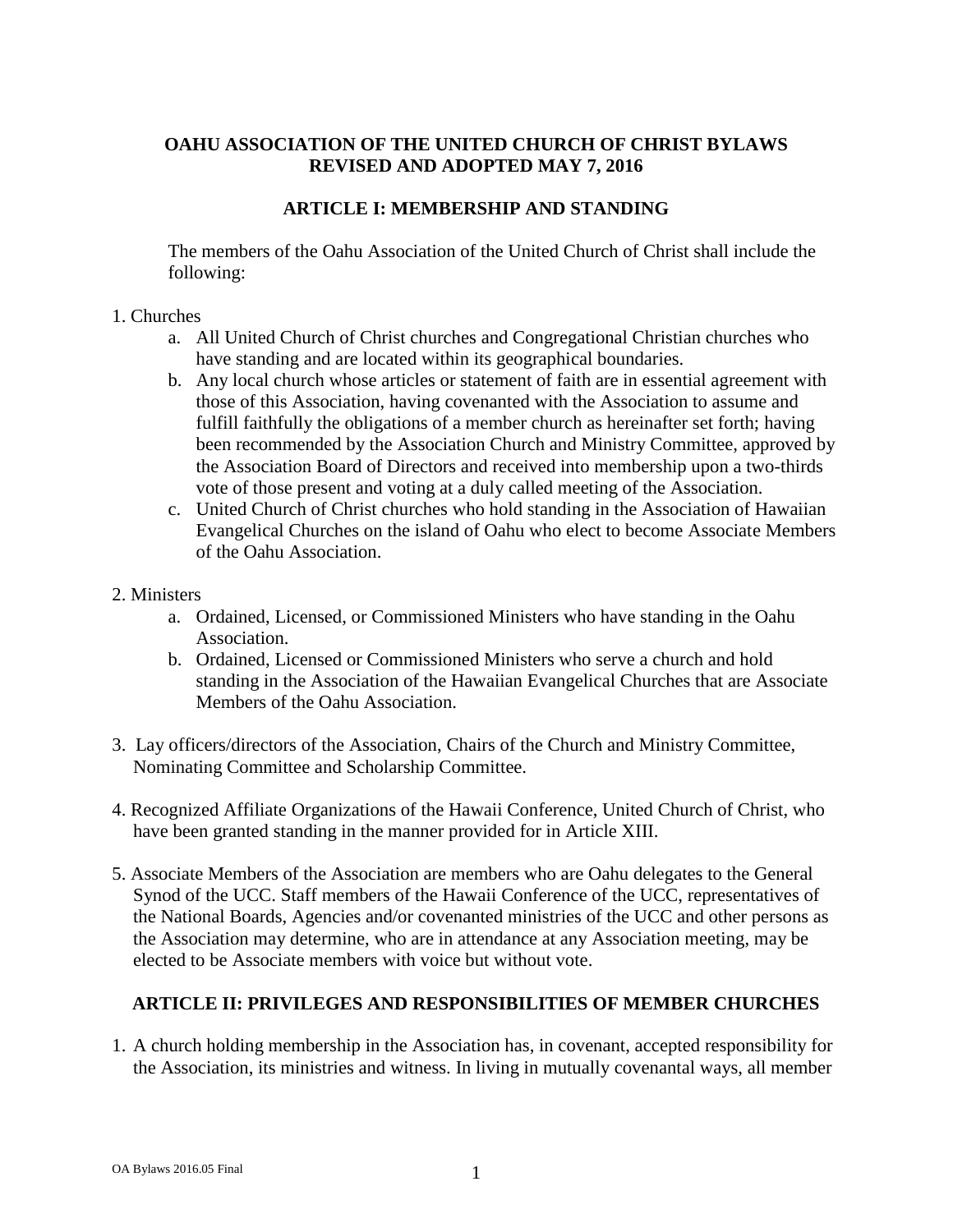churches declare that we, together, make up the Oahu Association, dedicated to serving Jesus Christ, the head of the Church.

- 2. The privilege and responsibility of witnessing to the Gospel also belong to every member of each local church. The Association diligently seeks, therefore, in covenant with the Hawaii Conference of the United Church of Christ, to provide opportunities for churches to be in mutual support of one another.
- 3. Each church in good standing shall have delegates as delineated in Article V, number 2 at the Annual Meeting of the Association and all other duly called meetings.
- 4. Each church shall pay an annual assessment as determined by the Association. The rate of assessment shall be established at a duly called meeting of the Association. Such action shall be ratified by a two-thirds vote of those present and voting to become effective.
- 5. Failure to meet the obligations set forth in numbers 3 and 4 for two consecutive years shall be deemed sufficient cause to initiate an inquiry by the Association as to continued membership. A church may be dropped from membership upon recommendation of the Church and Ministry Committee to the Board of Directors.

# **ARTICLE III: PRIVILEGES AND RESPONSIBILITIES OF MINISTERS**

- 1. The Association recognizes that God calls certain persons to various forms of ministry in the church. This calling is recognized by ordaining, licensing and commissioning. The privileges and responsibilities of ministers are to proclaim the gospel through preaching, teaching and service and to equip the church to be instruments of the Good News.
- 2. Ministers are expected to enter fully into the life and work of the Association, to be faithful and regular in attendance at its meetings, and serve to the best of their abilities when requested by the Association. Ministers, regardless of positions they hold in the Association, shall have one vote.
- 3. An ordained minister retired from active ministry retains ordained ministerial standing in the Association of choice.
- 4. The standing of an ordained, licensed or commissioned minister may be terminated at their request or upon action of the Church and Ministry Committee. The *Manual on Ministry* shall be the guide for standing issues related to misconduct.
	- a. The standing of licensed and commissioned ministers shall terminate upon their termination of service in the church or calling body in which they were authorized to serve.
	- b. The standing of an ordained or licensed minister who fails to keep active membership in a church of the Association and to participate in the annual meetings of the Association for two consecutive years may be terminated upon action of the Church and Ministry Committee.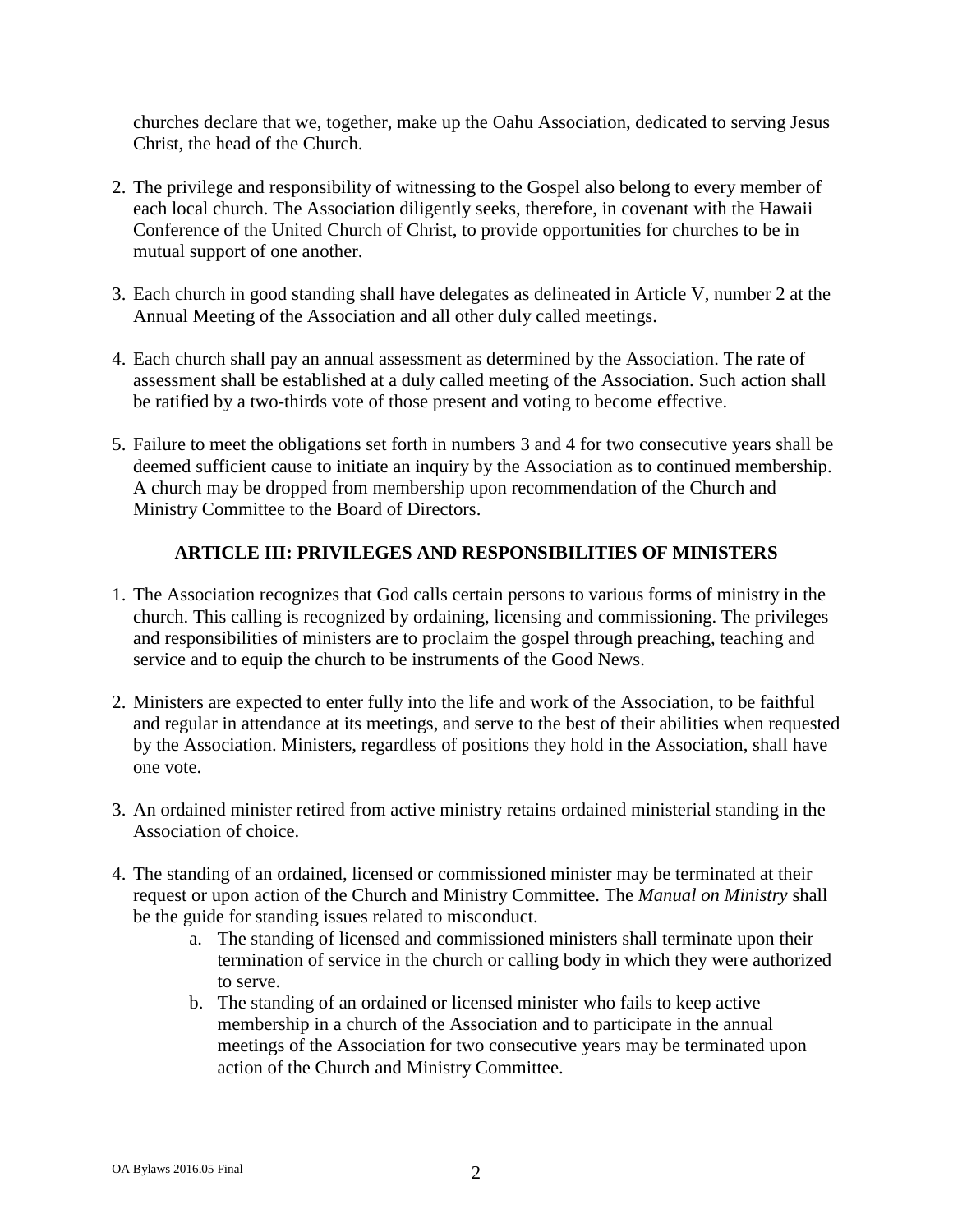## **ARTICLE IV: PRIVILEGES AND RESPONSIBILITIES OF RECOGNIZED AFFLIATE ORGANIZATIONS**

- 1. Affiliate Organizations which have elected membership in the Association will promote the purposes and programs of the Association, cooperate in its endeavors, and have delegates at meetings of the Association with voice but no vote.
- 2. The standing of the recognized Affiliate Organizations shall be terminated upon failure of Affiliate Organizations to carry out responsibilities as outlined in Article IV, number 1, for two consecutive years, upon recommendation of the Board of Directors and by two-thirds vote of those present and voting at a duly called meeting of the Association.

# **ARTICLE V: MEETINGS**

- 1. The Association shall hold its Annual Meeting (Aha Mokupuni) in April or May of each year as may be determined at the preceding meeting or by the Board of Directors. Other meetings of the Association may be held at any time during the year when called by the Board of Directors. An Ecclesiastical Council is a meeting of the Association. Notice of meetings shall be sent to the membership at least thirty days in advance of the meeting. The Board of Directors shall call a special meeting of the Association at the request of five or more churches for the Association.
- 2. Churches shall be entitled to two voting delegates. Churches having more than 200 members shall be entitled to an additional delegate for each additional 100 members or major fraction thereof up to a total of five delegates.
- 3. Members, as defined in Article I, are entitled to vote.
- 4. Members of the Board of Directors, representatives of Recognized Affiliate organizations, and chairpersons of standing committees shall be entitled to vote.
- 5. A quorum for the transaction of business shall be declared when at least one-fourth of the churches in the Association is represented.
- 6. The Association may elect associate members at any duly called meeting, who will have the privilege of voice but not vote.

## **ARTICLE VI: OFFICERS**

1. The officers of the Association shall be a President, a Vice-President, a Secretary, a Treasurer, and such other officers as the Association may deem necessary. Officers shall be elected at the Annual Meeting of the Association to serve a term of two years and shall hold office until their successors are elected. The President and Vice President may hold office for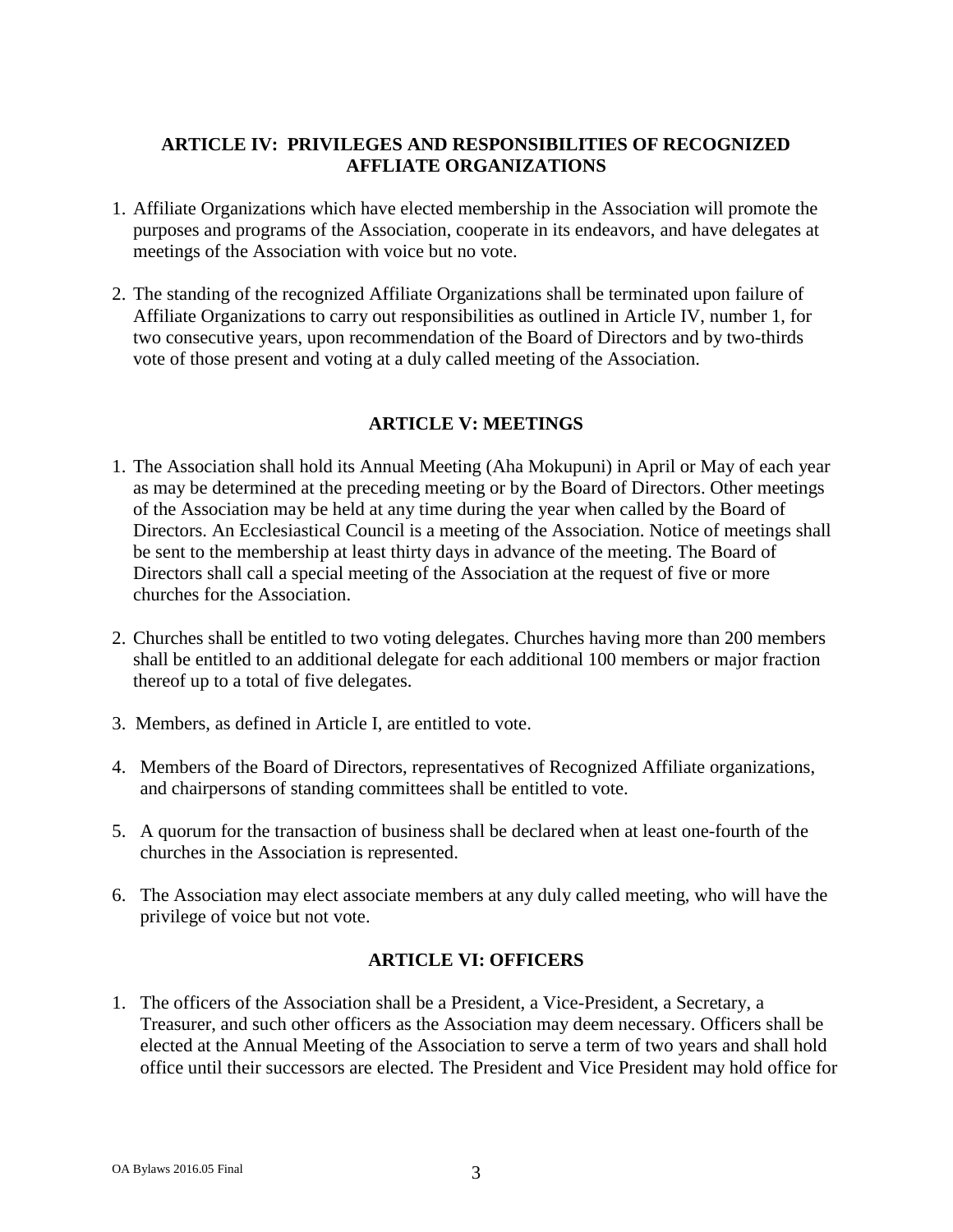no more than two consecutive terms. The Treasurer and Secretary may hold office for no more than four consecutive terms.

- a. The President shall preside at meetings of the Association, the Board of Directors, and the Executive Committee; make an annual report to the Association; perform such other duties as the Board may prescribe; be an ex-officio member of all committees except the Nominating Committee and except where provisions to the contrary are stated.
- b. The Vice-President shall perform the duties of the President in case of the President's absence or inability to act, and such other duties as may be assigned by the Board of Directors or Executive Committee.
- c. The Secretary shall keep a permanent record of all meetings of the Association, the Board of Directors, and the Executive Committee; and perform such other duties as may be required.
- d. The Treasurer shall receive all assessment and contributions made for the work and interest of the Association; make such payment of funds as may be ordered by the Association or the Board of Directors or Executive Committee; keep an accurate record of all transactions of monies entrusted to that office; provide a monthly statement of the financial transactions and condition of the Association to the Board of Directors or Executive Committee; and make a full report at the Annual Meeting of the Association.

## **ARTICLE VII: ASSOCIATE CONFERENCE MINISTER**

1. The Associate Conference Minister, as called and assigned to the Oahu Association, shall be the spiritual leader of the Association, having general supervision over the work of the Association in collaboration with the Board of Directors. The Associate Conference Minister shall be an ex-officio member of the Board of Directors, the Executive Council, the Church and Ministry Committee, and all other committees of the Association unless there are specific provisions to the contrary. The Associate Conference Minister shall serve as an exofficio member of the Nominating Committee, without vote.

## **ARTICLE VIII: BOARD OF DIRECTORS**

- 1. There shall be Board of Directors consisting of the following:
	- a. The officers of the Association;
	- b. Nine Directors, three of whom shall be elected at large for three year terms at the annual meeting each year; at least one of three shall be an ordained, licensed or commissioned minister.
	- c. The chairpersons of standing committees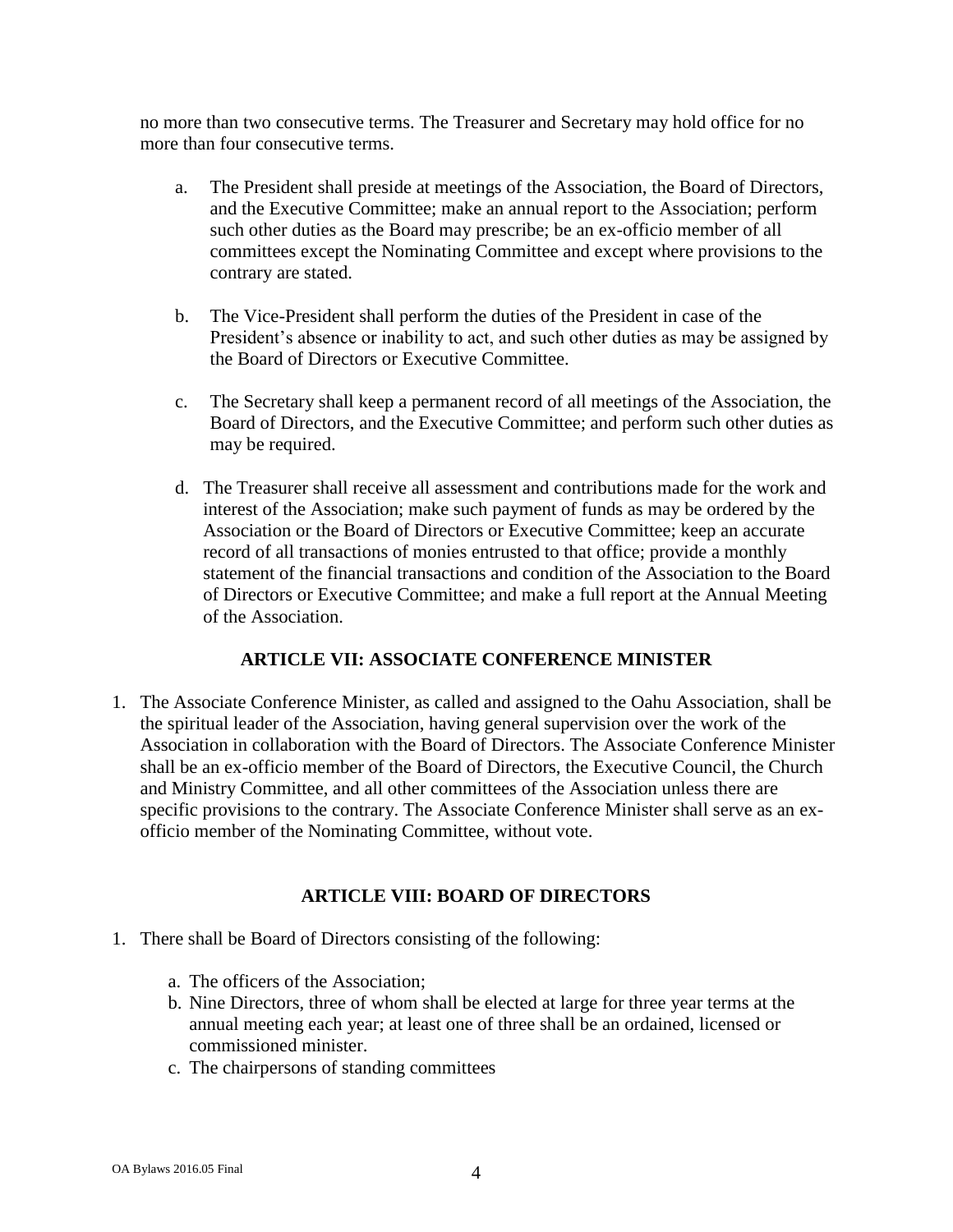- 2. The Board of Directors shall use every means within its power to fulfill the purposes of the Association. The Board shall act for the Association between meetings of the Association. It shall issue calls for the Annual and special meetings; shall recommend a budget for adoption at the Annual Meeting; and shall make appointments to fill such vacancies as may occur within the Association, such appointments to be for the remainder of the term of the vacated office.
- 3. The Board of Directors shall meet at least four times a year or on call of the President or six or more of its members. A majority of its membership shall constitute a quorum for the transaction of business. Notice of all meetings shall be sent to the membership at least thirty days in advance. Meetings of the Board of Directors shall be open to any member (Article I) or associate member (Article V, number 6) of the Association.

## **ARTICLE IX: REPRESENTATIVES ON THE HAWAII CONFERENCE UNITED CHURCH OF CHRIST CONFERENCE COUNCIL**

The Association President or his/her designated appointee shall represent the Association on the Hawaii Conference United Church of Christ's Conference Council.

# **ARTICLE X: ELECTIONS**

- 1. No later than January 15 of each year the Nominating Committee shall inform the member churches of the offices to be filled, inviting suggestions for candidates and indicating qualifications for office.
- 2. The Nominating Committee shall nominate one or more candidates each for the Offices of President, Vice-President, Secretary, Treasurer, vacancies in the Board of Directors of the Association, Scholarship Committee and delegates to the General Synod. The nomination of the President and Vice-President shall alternate between a lay person and minister.

The names of the nominees, with information on personal qualifications, shall be submitted to member churches no less than one month before the annual meeting at which the election is to be held.

- 3. Nominations may be made from the floor, with consent of the nominee having been obtained in advance.
- 4. Voting shall be by secret ballot, a majority of votes cast being sufficient to elect. When there is one nominee for an office, the election may be by voice vote.

## **ARTICLE XI: STANDING COMMITTEES**

1. **Executive Committee.** There shall be an Executive Committee of five members composed of the officers and one member of the Board of Directors, elected at the first meeting of the Board following the Annual meeting.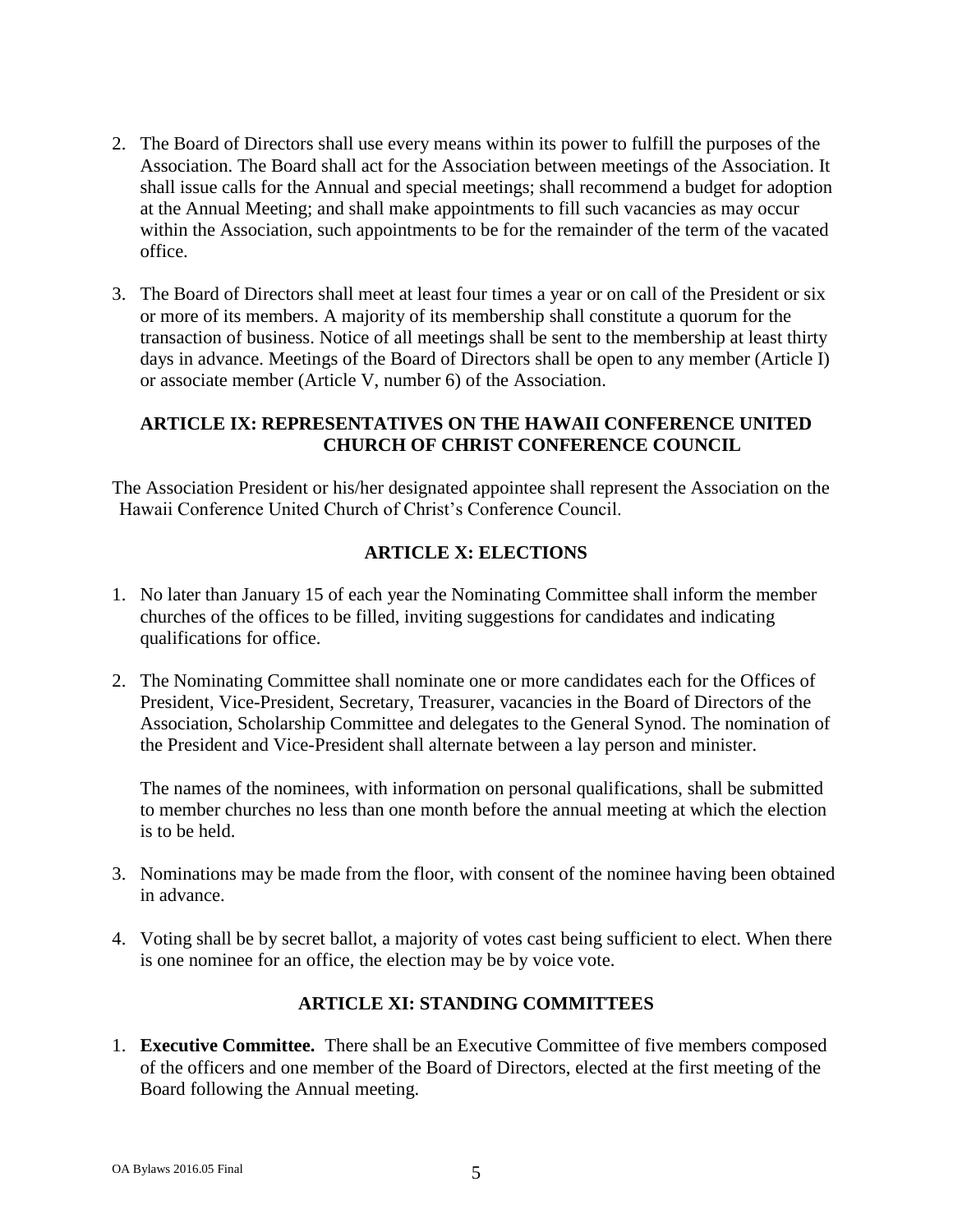- a. The Executive Committee will meet monthly, except in June and July and in those months when the Board of Directors meets. Special meetings may be held on call of the President or any three members of the Executive Committee.
- b. The Executive Committee shall be the executive instrument of the Board of Directors, empowered to carry out the duties of the Board in accordance with such policies and limitations as the Board and Association may establish.
- 2. **Church and Ministry Committee.** There shall be a Church and Ministry Committee composed of at least seven persons, to include at least three ordained ministers and three lay persons serving staggered terms of four years. The Committee members shall be appointed by the Board. The President shall appoint the chairperson subject to ratification by the Board of Directors.

The Church and Ministry Committee shall meet at least quarterly. It shall be responsible for matters relating to ministers; members in discernment; ordination; granting, maintenance, transfer, and termination of ministerial standing; privilege of call; installation; commissioning; and granting, maintenance, and termination of local church standing; and shall, within the guidelines set forth in the *Manual on Ministry* make appropriate recommendations to the Board of Directors.

- 3. **Nominating Committee.** There shall be a Nominating Committee composed of five persons, appointed by the Board of Directors at its first meeting following the Annual Meeting. Membership shall consist of three members of the Board of Directors and two members at large. The Committee shall elect its own chair with the previous chair serving until the new chair is elected.
- 4. **Scholarship Committee.** There shall be a Scholarship Committee composed of five persons, to include at least one ordained minister, nominated by the Nominating Committee and elected by the Association to serve staggered terms of three years.

The Committee shall meet quarterly to determine scholarship information dissemination strategies, review and make decisions about received applications, and plan for future endeavors to raise monies and awareness for the fund.

## **ARTICLE XII: SPECIAL COMMITTEES**

The Board of Directors or the Executive Committee may create Special Committees as they deem needed for the fulfilling of the Association's purposes.

## **ARTICLE XIII: RECOGNIZED AFFILIATE ORGANIZATIONS**

1. A Recognized Affiliate Organization of the Association is any Recognized Affiliate Organization of the Hawaii Conference of the United Church of Christ which by its own